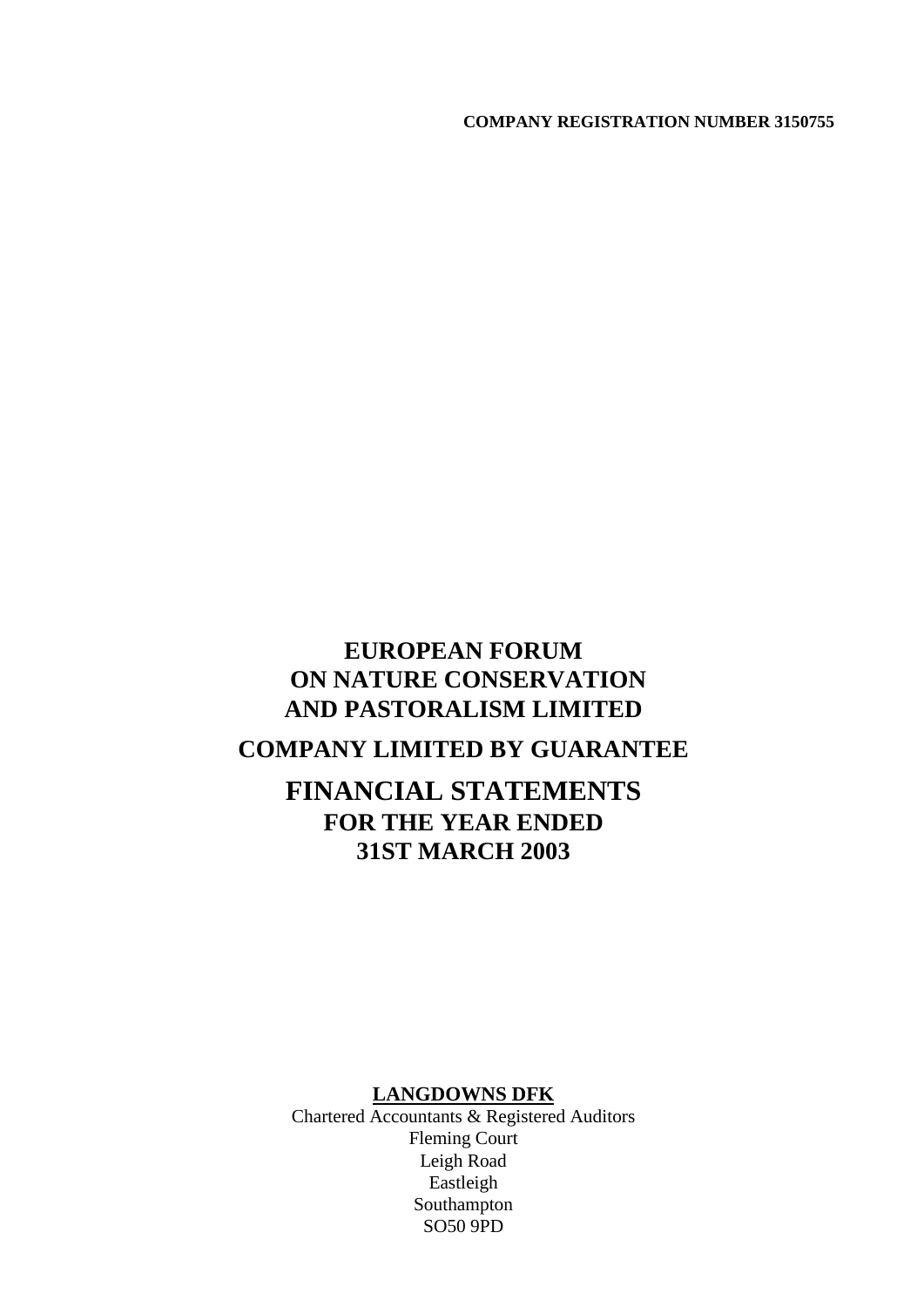## **FINANCIAL STATEMENTS**

## **YEAR ENDED 31ST MARCH 2003**

| <b>CONTENTS</b>                                                   | <b>PAGES</b> |
|-------------------------------------------------------------------|--------------|
| Officers and professional advisers                                | 1            |
| The directors' report                                             | $2$ to $3$   |
| Independent auditors' report to the members                       | 4 to 5       |
| Income and expenditure account                                    | 6            |
| Balance sheet                                                     | 7            |
| Notes to the financial statements                                 | 8 to 9       |
| The following page does not form part of the financial statements |              |
| Detailed income and expenditure account                           | 11           |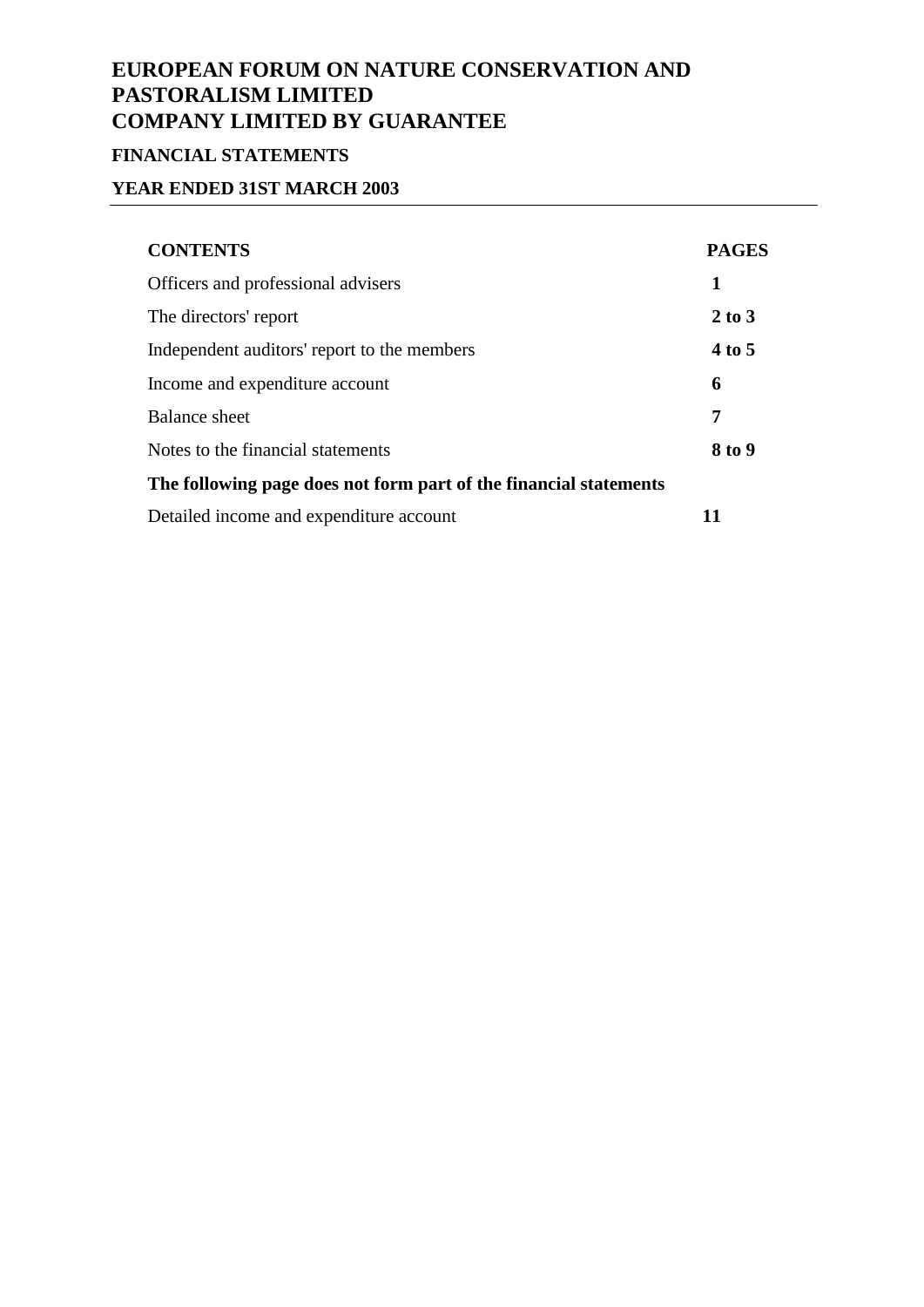## **OFFICERS AND PROFESSIONAL ADVISERS**

| The board of directors   | Dr. D. I. McCracken<br>Dr. E. M. Bignal<br>Dr. R. Luick<br>Mr D. G. L. Jones<br>Ms N. Yellachich<br>Dr. O.P. Ostermann<br>Ms A. Bamber Jones                |
|--------------------------|-------------------------------------------------------------------------------------------------------------------------------------------------------------|
| <b>Company secretary</b> | Dr. E. M. Bignal                                                                                                                                            |
| <b>Registered office</b> | <b>Fleming Court</b><br>Leigh Road<br>Eastleigh<br>Southampton<br>Hampshire<br><b>SO50 9PD</b>                                                              |
| <b>Auditors</b>          | Langdowns DFK<br><b>Chartered Accountants</b><br>& Registered Auditors<br><b>Fleming Court</b><br>Leigh Road<br>Eastleigh<br>Southampton<br><b>SO50 9PD</b> |
| <b>Bankers</b>           | The Royal Bank of Scotland plc<br><b>Bowmore Branch</b><br>Main Street<br>Bowmore<br>Isle of Islay<br><b>PA437JJ</b>                                        |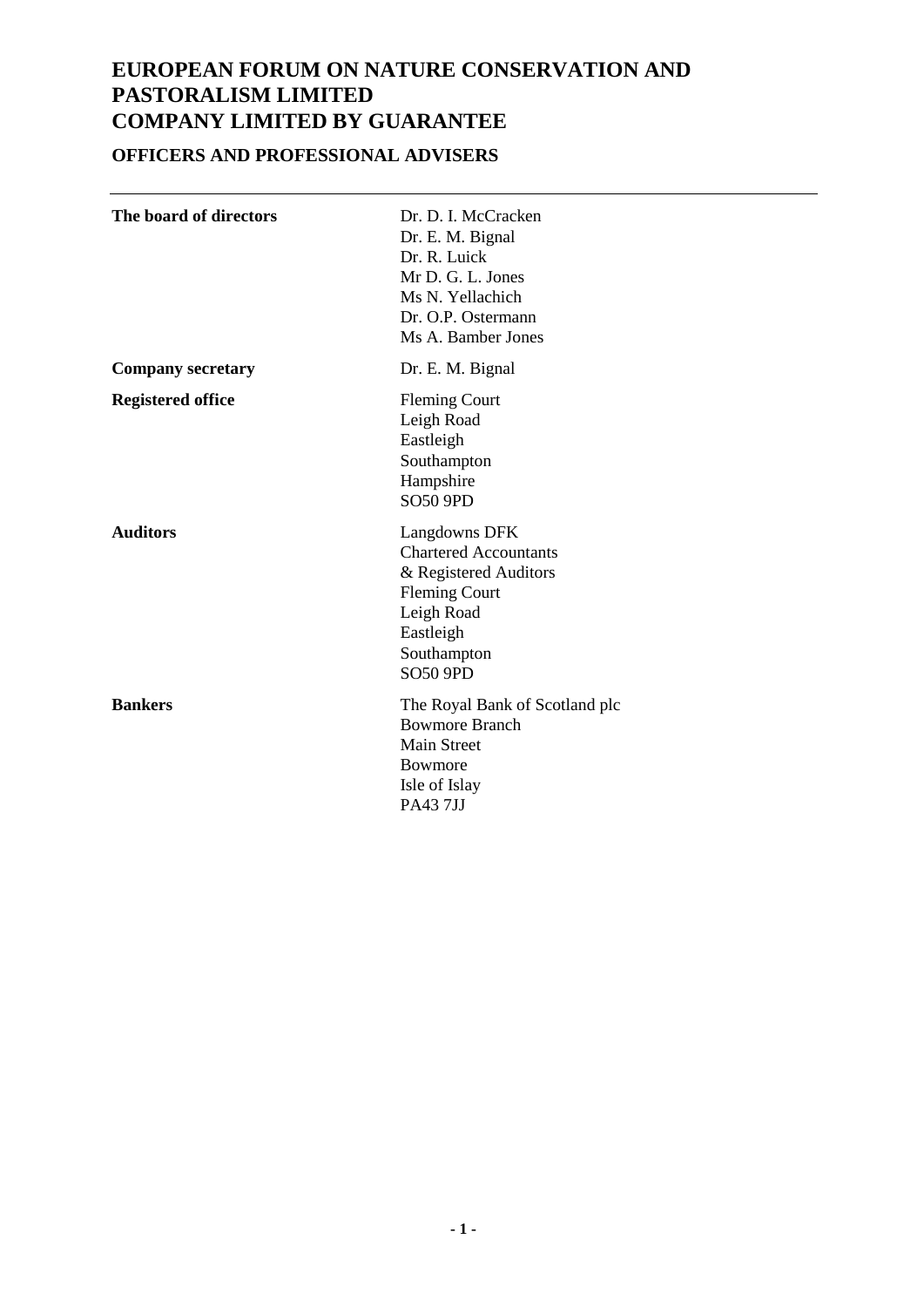### **THE DIRECTORS' REPORT**

## **YEAR ENDED 31ST MARCH 2003**

The directors have pleasure in presenting their report and the financial statements of the company for the year ended 31st March 2003.

### **PRINCIPAL ACTIVITIES**

The business is conducted on a non-profit making basis, the principle activity of which is to increase the understanding of the high nature conservation and cultural value of certain farming systems.

#### **DIRECTORS**

The directors who served the company during the year were as follows:

Dr. D. I. McCracken Dr. E. M. Bignal Dr. R. Luick Mr J. F. Ashmode Ms N. Yellachich Dr. O.P. Ostermann Ms A. Bamber Jones Mr D. G. L. Jones

The company is limited by guarantee. The directors have no interest in the company and are not entitled to participate in any distribution from the company on cessation.

Mr J. F. Ashmode retired as a director on 1<sup>st</sup> April 2002, and Mr D. G. L. Jones was appointed on that date.

### **DIRECTORS' RESPONSIBILITIES**

Company law requires the directors to prepare financial statements for each financial year which give a true and fair view of the state of affairs of the company at the end of the year and of the surplus or deficiency for the year then ended.

In preparing those financial statements, the directors are required to select suitable accounting policies, as described on page 8, and then apply them on a consistent basis, making judgements and estimates that are prudent and reasonable. The directors must also prepare the financial statements on the going concern basis unless it is inappropriate to presume that the company will continue in business.

The directors are responsible for keeping proper accounting records which disclose with reasonable accuracy at any time the financial position of the company and to enable them to ensure that the financial statements comply with the Companies Act 1985. The directors are also responsible for safeguarding the assets of the company and hence for taking reasonable steps for the prevention and detection of fraud and other irregularities.

#### **AUDITORS**

A resolution to re-appoint Langdowns DFK as auditors for the ensuing year will be proposed at the annual general meeting in accordance with section 385 of the Companies Act 1985.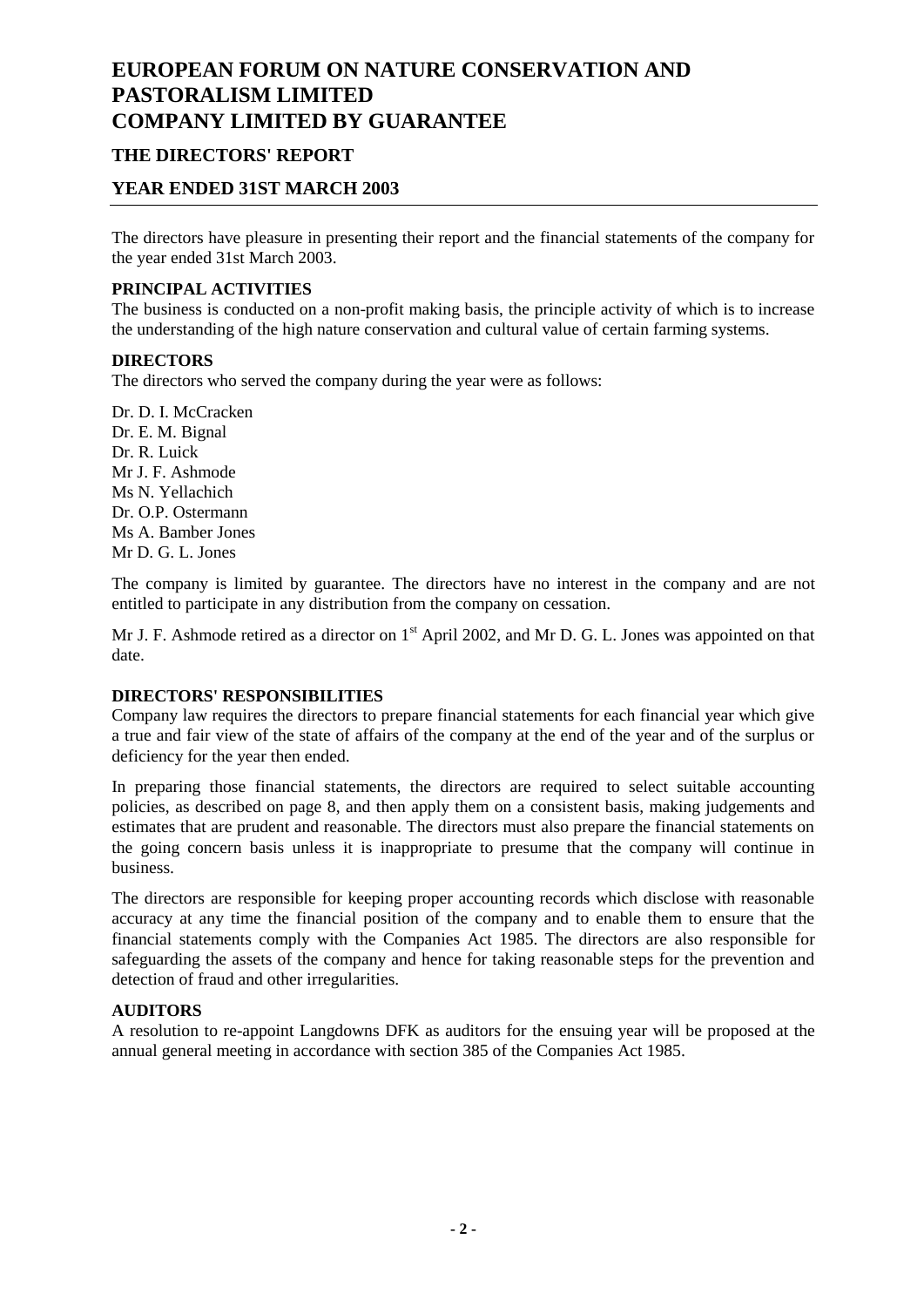## **THE DIRECTORS' REPORT** *(continued)*

## **YEAR ENDED 31ST MARCH 2003**

### **SMALL COMPANY PROVISIONS**

This report has been prepared in accordance with the special provisions for small companies under Part VII of the Companies Act 1985.

Signed by order of the directors

DR. E. M. BIGNAL Company Secretary

Approved by the directors on  $14<sup>th</sup>$  September 2003.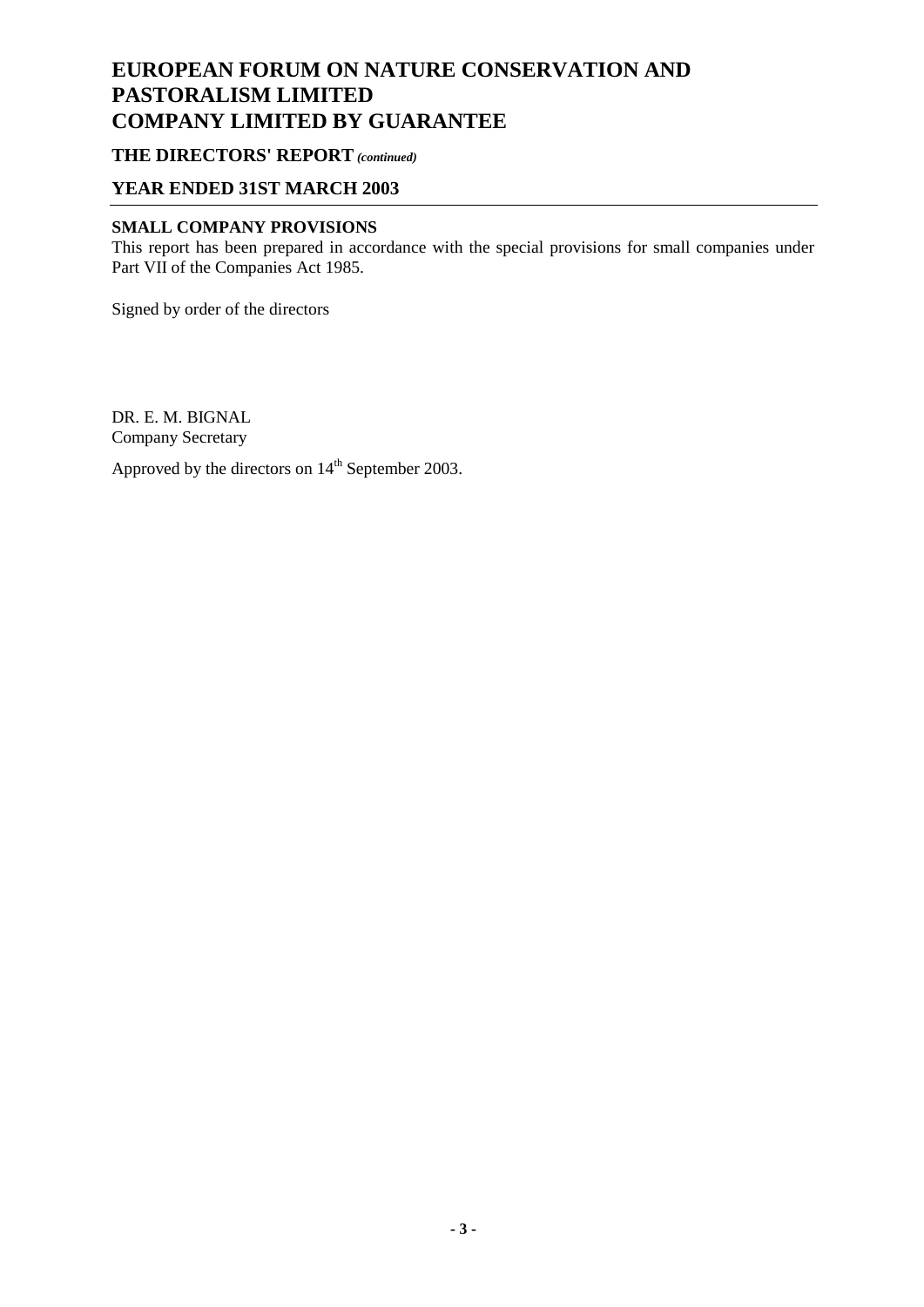### **INDEPENDENT AUDITORS' REPORT TO THE MEMBERS**

### **YEAR ENDED 31ST MARCH 2003**

We have audited the financial statements on pages 6 to 9 which have been prepared in accordance with the Financial Reporting Standard for Smaller Entities (effective June 2002), under the historical cost convention and the accounting policies set out on page 8.

This report is made solely to the company's members, as a body, in accordance with Section 235 of the Companies Act 1985. Our audit work has been undertaken so that we might state to the company's members those matters we are required to state to them in an auditors' report and for no other purpose. To the fullest extent permitted by law, we do not accept or assume responsibility to anyone other than the company and the company's members as a body, for our audit work, for this report, or for the opinions we have formed.

#### **RESPECTIVE RESPONSIBILITIES OF THE DIRECTORS AND THE AUDITORS**

The directors' responsibilities for preparing the Annual Report and the financial statements in accordance with applicable United Kingdom law and Accounting Standards are set out in the Statement of Directors' Responsibilities on page 2.

Our responsibility is to audit the financial statements in accordance with relevant legal and regulatory requirements and United Kingdom Auditing Standards.

We report to you our opinion as to whether the financial statements give a true and fair view and are properly prepared in accordance with the Companies Act 1985. We also report to you if, in our opinion, the Directors' Report is not consistent with the financial statements, if the company has not kept proper accounting records, if we have not received all the information and explanations we require for our audit, or if information specified by law regarding directors' remuneration and transactions with the company is not disclosed.

We read the Directors' Report and consider the implications for our report if we become aware of any apparent misstatements within it. Our responsibilities do not extend to any other information.

#### **BASIS OF AUDIT OPINION**

We conducted our audit in accordance with United Kingdom Auditing Standards issued by the Auditing Practices Board. An audit includes examination, on a test basis, of evidence relevant to the amounts and disclosures in the financial statements. It also includes an assessment of the significant estimates and judgements made by the directors in the preparation of the financial statements, and of whether the accounting policies are appropriate to the company's circumstances, consistently applied and adequately disclosed.

We planned and performed our audit so as to obtain all the information and explanations which we considered necessary in order to provide us with sufficient evidence to give reasonable assurance that the financial statements are free from material misstatement, whether caused by fraud or other irregularity or error. In forming our opinion we also evaluated the overall adequacy of the presentation of information in the financial statements.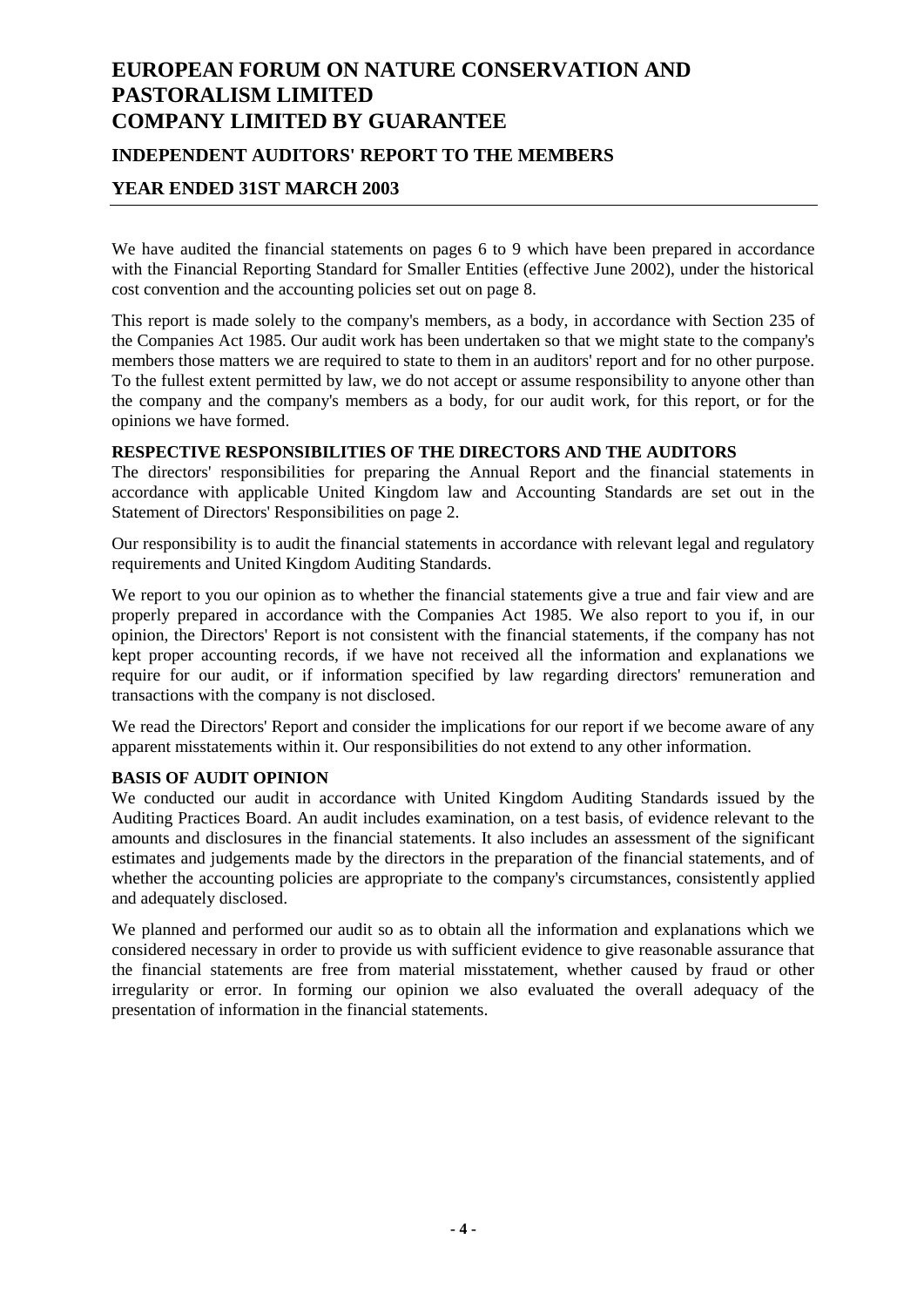### **INDEPENDENT AUDITORS' REPORT TO THE MEMBERS** *(continued)*

### **YEAR ENDED 31ST MARCH 2003**

#### **OPINION**

In our opinion the financial statements give a true and fair view of the state of the company's affairs as at 31st March 2003 and of its deficit for the year then ended, and have been properly prepared in accordance with the Companies Act 1985.

Southampton SO50 9PD

Fleming Court LANGDOWNS DFK<br>Leigh Road Chartered Accountant **Chartered Accountants** Eastleigh  $\&$  Registered Auditors

........................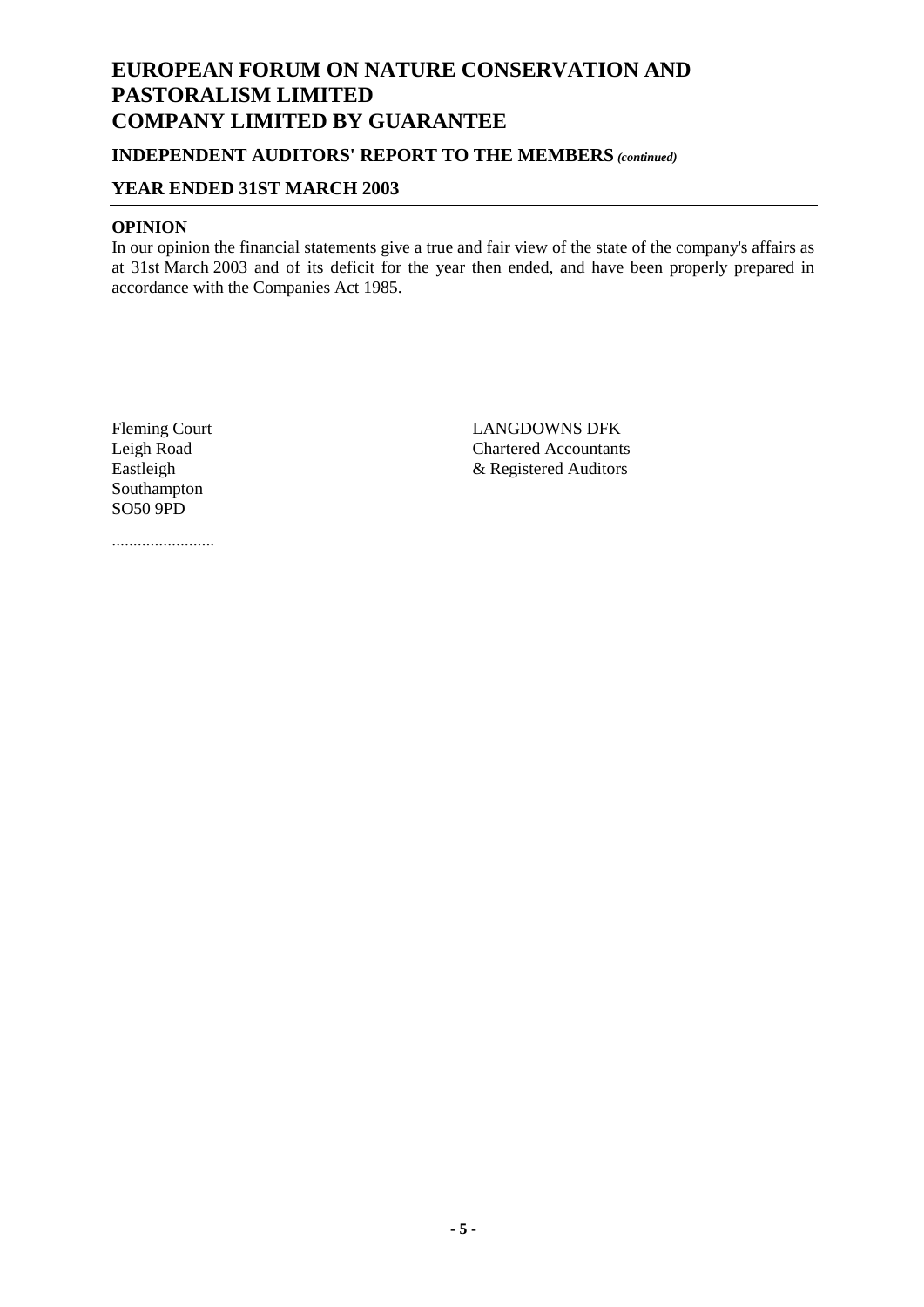### **INCOME AND EXPENDITURE ACCOUNT**

## **YEAR ENDED 31ST MARCH 2003**

|                                                                       | 2003<br><b>Note</b><br>£ | 2002<br>£ |
|-----------------------------------------------------------------------|--------------------------|-----------|
| <b>TURNOVER</b>                                                       | 63,794                   | 92,596    |
| Administrative expenses                                               | 71,756                   | 88,509    |
| <b>OPERATING (DEFICIENCY)/SURPLUS</b><br>2                            | (7,962)                  | 4,087     |
| Interest receivable                                                   | 271                      | 290       |
| (DEFICIENCY)/SURPLUS ON ORDINARY<br><b>ACTIVITIES BEFORE TAXATION</b> | (7,691)                  | 4,377     |
| (DEFICIENCY)/RETAINED SURPLUS FOR THE<br><b>FINANCIAL YEAR</b>        | (7,691)                  | 4,377     |
|                                                                       |                          |           |

**The notes on pages 8 to 9 form part of these financial statements.**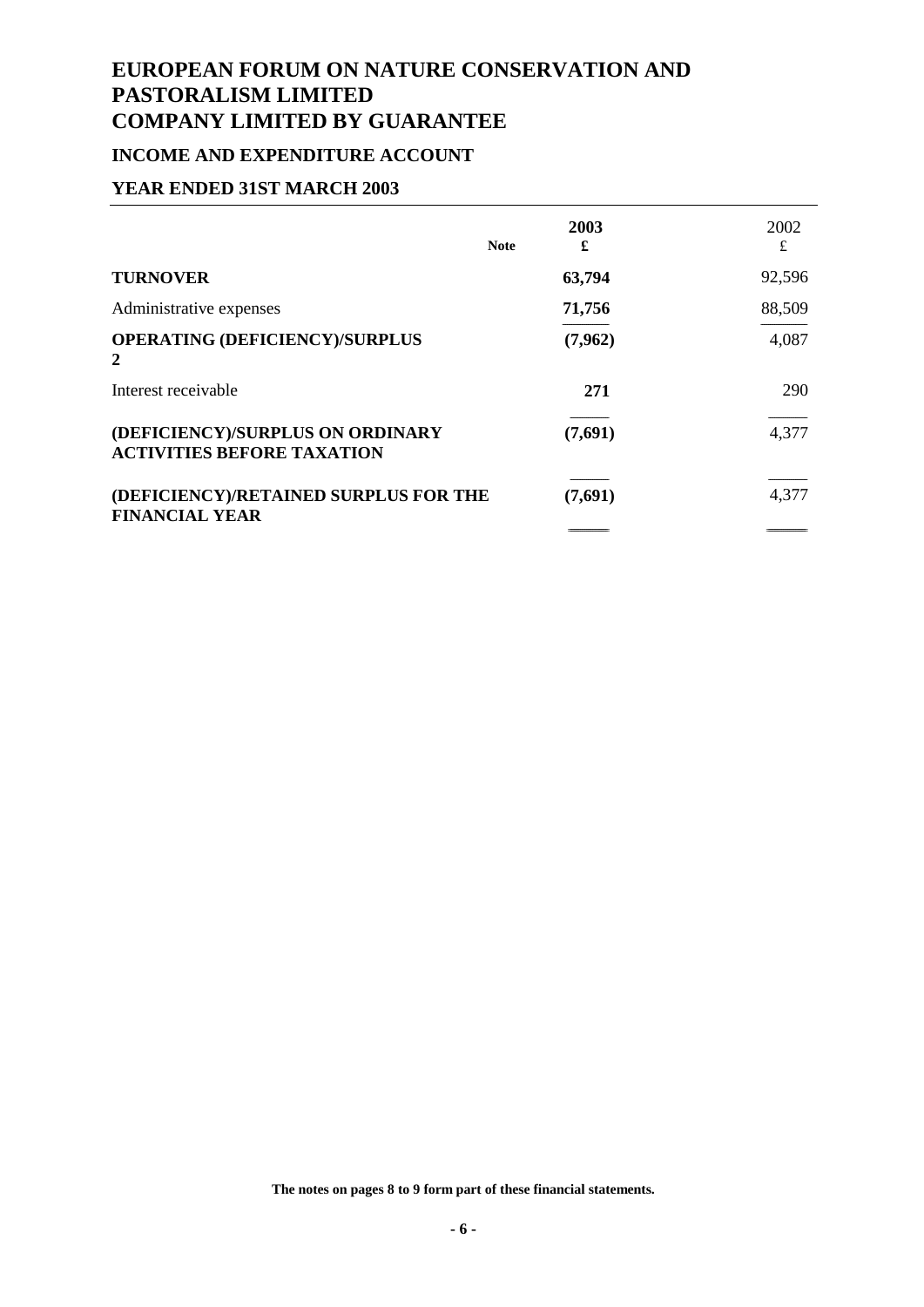### **BALANCE SHEET**

### **31ST MARCH 2003**

|                                                          |             | 2003   |        | 2002   |           |
|----------------------------------------------------------|-------------|--------|--------|--------|-----------|
|                                                          | <b>Note</b> | £      | £      | £      | $\pounds$ |
| <b>CURRENT ASSETS</b>                                    |             |        |        |        |           |
| <b>Debtors</b>                                           | 3           | 44,835 |        | 16,560 |           |
| Cash at bank and in hand                                 |             | 17,416 |        | 37,705 |           |
|                                                          |             | 62,251 |        | 54,265 |           |
| <b>CREDITORS: Amounts falling due</b><br>within one year | 4           | 19,130 |        | 3,453  |           |
| NET CURRENT ASSETS                                       |             |        | 43,121 |        | 50,812    |
| <b>TOTAL ASSETS LESS CURRENT LIABILITIES</b>             |             |        | 43,121 |        | 50,812    |
| <b>RESERVES</b>                                          | 6           |        |        |        |           |
| Income and expenditure account                           | 7           |        | 43,121 |        | 50,812    |
| <b>MEMBERS' FUNDS</b>                                    |             |        | 43,121 |        | 50,812    |
|                                                          |             |        |        |        |           |

These financial statements have been prepared in accordance with the special provisions for small companies under Part VII of the Companies Act 1985 and with the Financial Reporting Standard for Smaller Entities (effective June 2002).

These financial statements were approved by the directors on the  $14<sup>th</sup>$  September 2003 and are signed on their behalf by:

DR. D. I. McCRACKEN Director

**The notes on pages 8 to 9 form part of these financial statements.**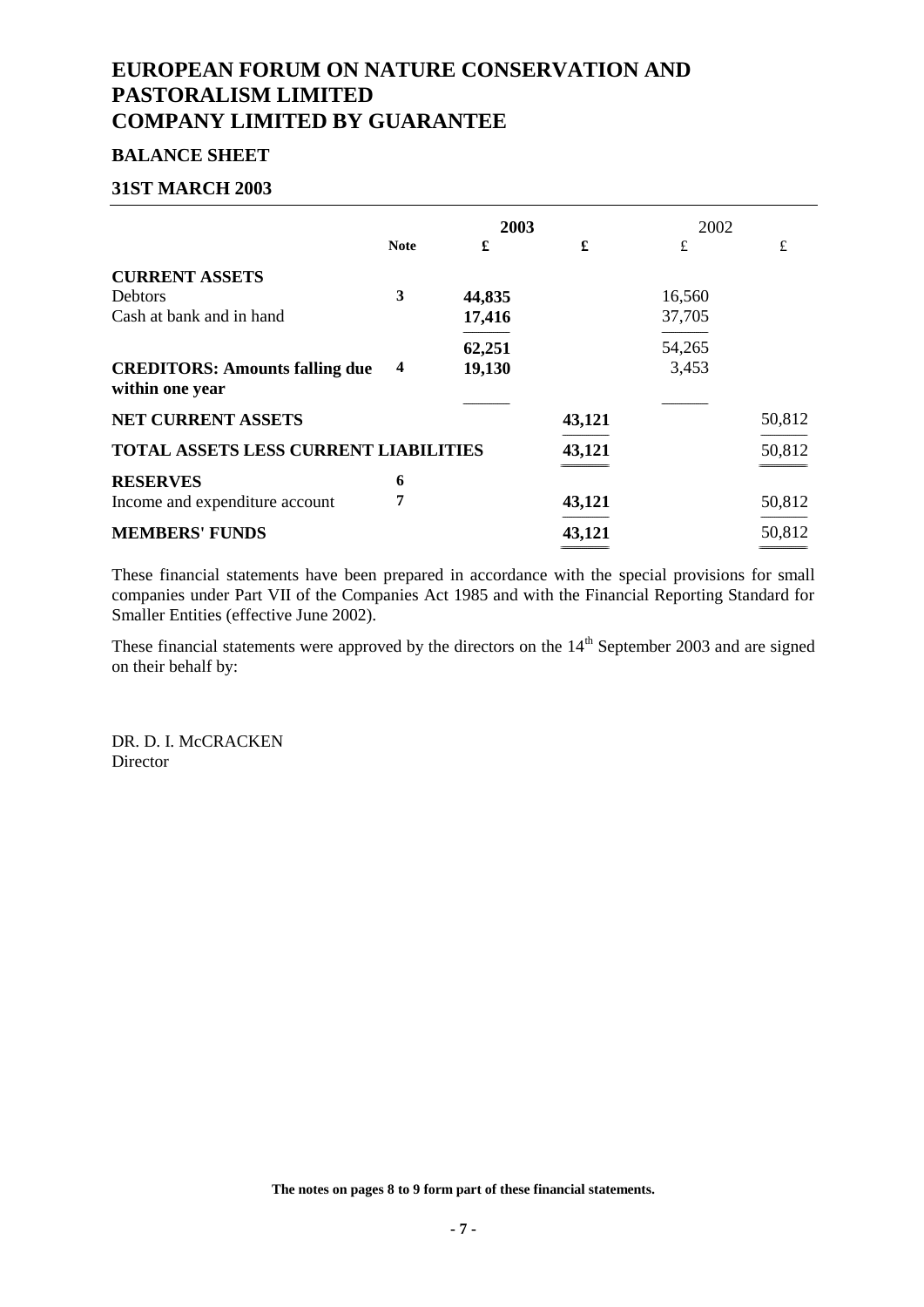### **NOTES TO THE FINANCIAL STATEMENTS**

### **YEAR ENDED 31ST MARCH 2003**

#### **1. ACCOUNTING POLICIES**

#### **Basis of accounting**

The financial statements have been prepared under the historical cost convention, and in accordance with the Financial Reporting Standard for Smaller Entities (effective June 2002).

#### **Turnover**

The turnover shown in the income and expenditure account represents amounts invoiced during the year.

#### **Operating lease agreements**

Rentals applicable to operating leases where substantially all of the benefits and risks of ownership remain with the lessor are charged against income on a straight line basis over the period of the lease.

#### **2. OPERATING (DEFICIENCY)/SURPLUS**

Operating (deficiency)/surplus is stated after charging:

|                       | 2003            | 2002               |
|-----------------------|-----------------|--------------------|
|                       |                 | ÷                  |
| Auditors remuneration | 2,000           | .763               |
|                       | _______________ | __________________ |

#### **3. DEBTORS**

|               | 2003   | 2002   |
|---------------|--------|--------|
|               | £      |        |
| Trade debtors | 44,835 | 15,925 |
| Other debtors |        | 635    |
|               | 44,835 | 16,560 |

=============================== ===============================

### **4. CREDITORS: Amounts falling due within one year**

|                 | 2003   | 2002                                          |
|-----------------|--------|-----------------------------------------------|
|                 | £      | £                                             |
| Trade creditors | 17,130 | 1,690                                         |
| Other creditors | 2,000  | 1,763                                         |
|                 | 19,130 | 3,453                                         |
|                 |        | $\qquad \qquad \overbrace{\qquad \qquad }^{}$ |

#### **5. RELATED PARTY TRANSACTIONS**

During the year ended 31st March 2003, £Nil was paid to Dr.E.Bignal (2002-£3700) as an allowance for office and storage space.

During the year ended 31st March 2003, £18,679 (2002-£24,638) was paid to Dr.E.Bignal for consultancy fees, and £558 for expenses. At the year end £4,922 was due to Dr.E.Bignal.

During the year ended 31st March 2003 £4,640, (2002-£NIL), was paid to Mrs G. Bignal (wife of Dr E. Bignal), for administration services.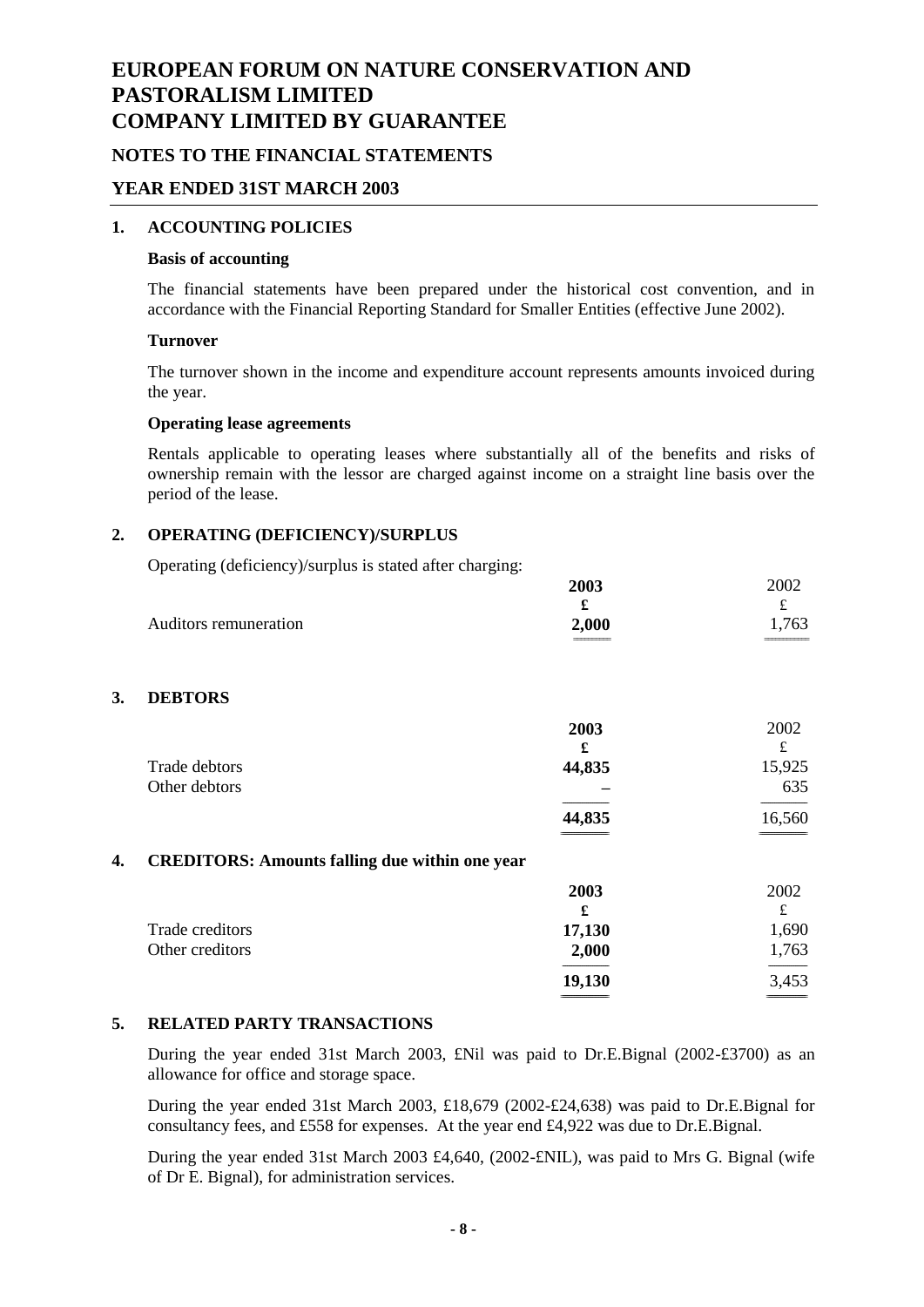## **NOTES TO THE FINANCIAL STATEMENTS**

## **YEAR ENDED 31ST MARCH 2003**

## **6. COMPANY LIMITED BY GUARANTEE**

The company is limited by £1 guarantee given by each of the members.

## **7. INCOME AND EXPENDITURE ACCOUNT**

|                                                                     | 2003    | 2002   |
|---------------------------------------------------------------------|---------|--------|
|                                                                     | £       | £      |
| Balance brought forward                                             | 50,812  | 46,435 |
| (Accumulated deficiency)/retained surplus for the<br>financial year | (7,691) | 4,377  |
| Balance carried forward                                             | 43,121  | 50,812 |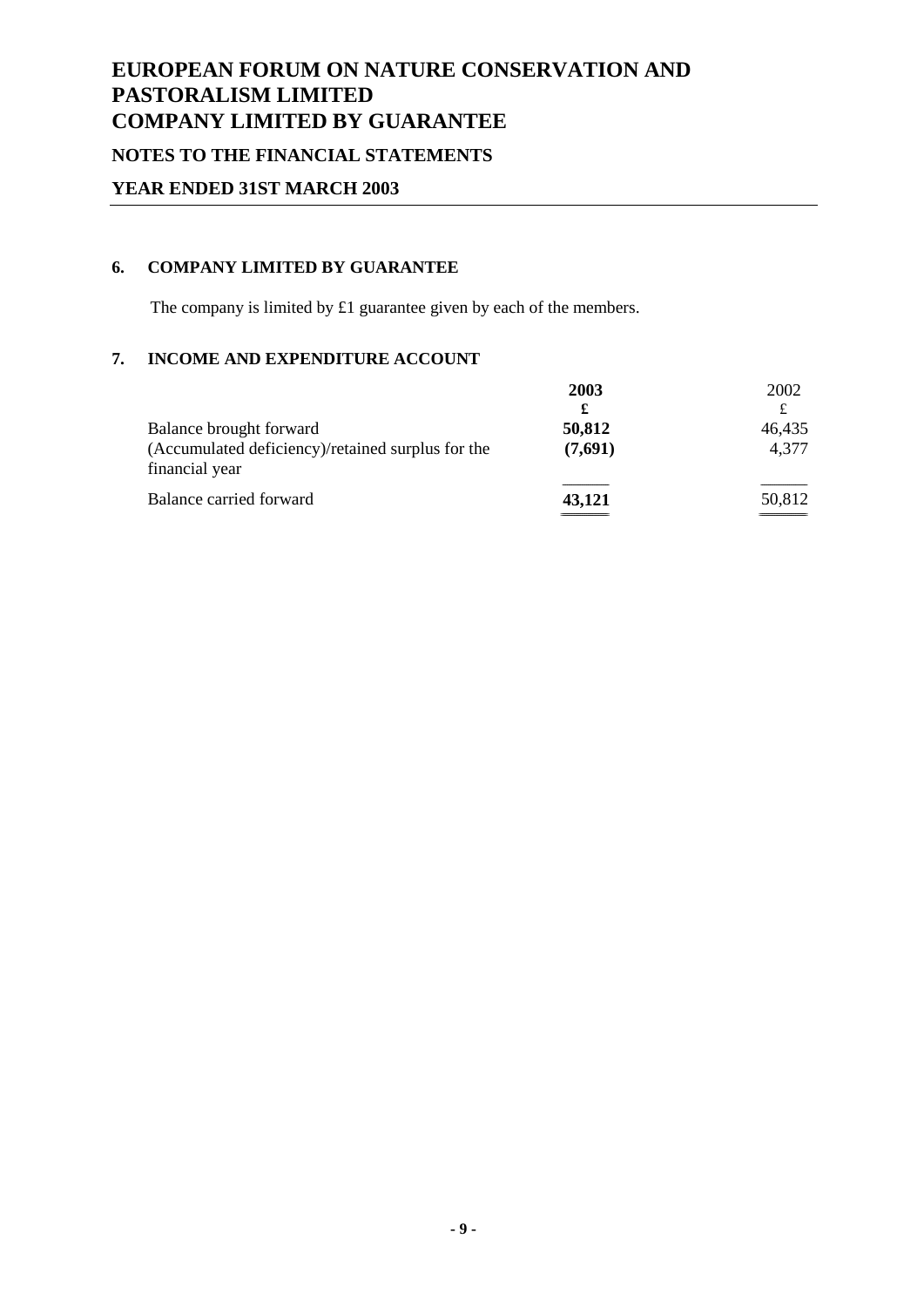# **EUROPEAN FORUM ON NATURE CONSERVATION AND PASTORALISM LIMITED COMPANY LIMITED BY GUARANTEE MANAGEMENT INFORMATION**

**YEAR ENDED 31ST MARCH 2003**

**The following page does not form part of the statutory financial statements which are the subject of the independent auditors' report on pages 4 to 5**.